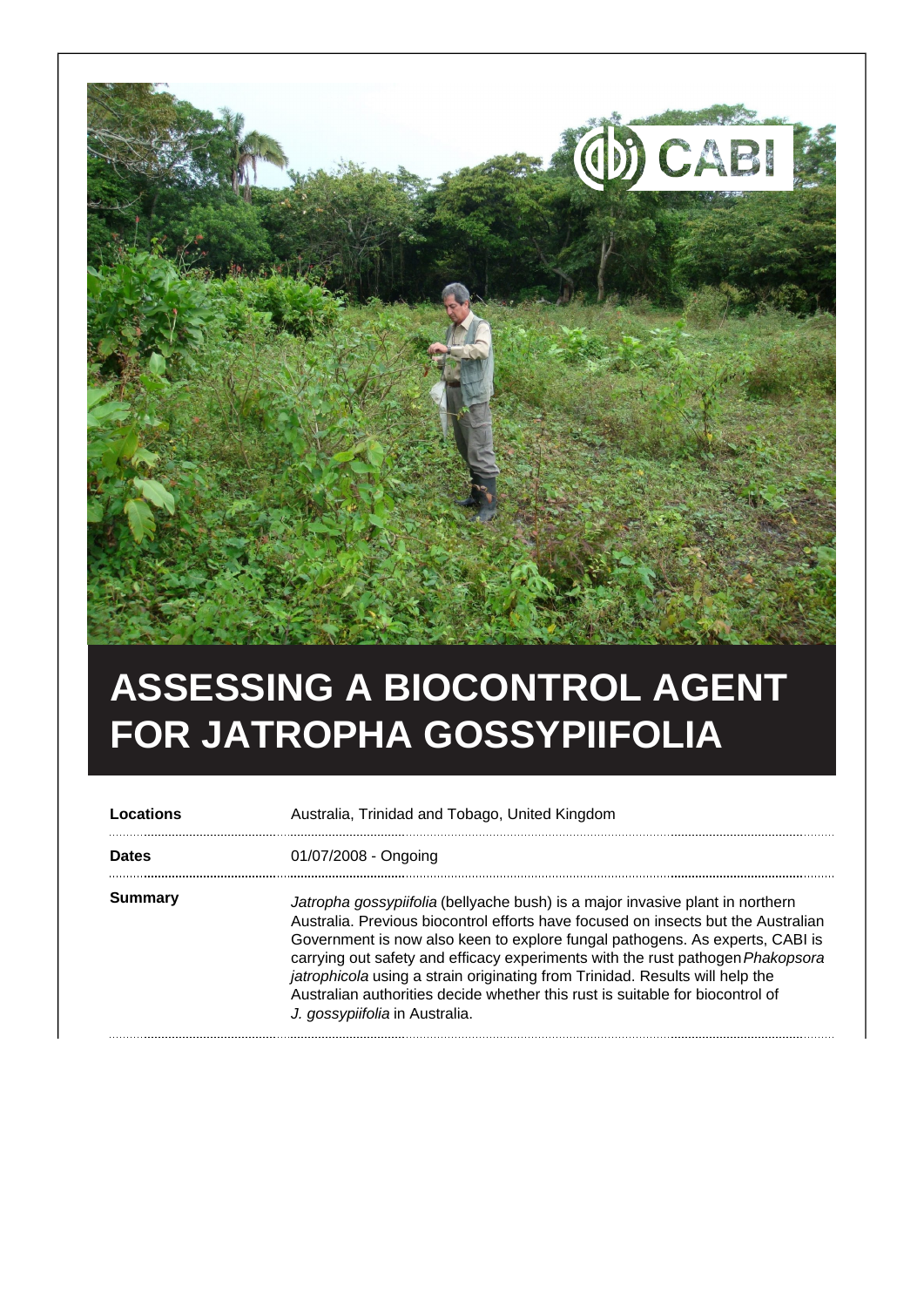| The problem       | Jatropha gossypiifolia, commonly called bellyache bush, is a perennial shrub<br>that belongs to the Eurphorbiaceae family. It was introduced to Australia in the<br>late 19th century for medicinal and ornamental purposes but is native to the<br>Caribbean rim and islands. The plant has now however become a serious<br>invader in northern Australia's rangeland and it's spreading.<br>The weed forms dense thickets and poses a major threat to native biodiversity<br>and the productivity of the land it's invaded. All parts of the plant, particularly the<br>seeds, are toxic to both livestock and humans. Jatropha gossypiifolia has<br>therefore been declared a noxious weed in many parts of Australia and since<br>1996 has been the target of a biological control programme that has focused on<br>insect agents. In 2008 however, the Department of Agriculture and Fisheries<br>(DAF) (formerly the Department of Employment, Economic Development and<br>Innovation, DEEDI), Queensland, decided to also consider fungal pathogens as<br>potential biocontrol agents. |
|-------------------|-----------------------------------------------------------------------------------------------------------------------------------------------------------------------------------------------------------------------------------------------------------------------------------------------------------------------------------------------------------------------------------------------------------------------------------------------------------------------------------------------------------------------------------------------------------------------------------------------------------------------------------------------------------------------------------------------------------------------------------------------------------------------------------------------------------------------------------------------------------------------------------------------------------------------------------------------------------------------------------------------------------------------------------------------------------------------------------------------|
| What we are doing | As experts in fungal pathogens for weed biological control, CABI is researching<br>the Phakopsora jatrophicola rust as a potential biocontrol agent for J.<br>gossypiifolia in Australia. This rust damages the weed in its native range in the<br>Neotropics where it helps to keep the plant under control. The team is looking at<br>the biology of the agent, its ability to cause disease (pathogenicity) and how<br>specific it is.                                                                                                                                                                                                                                                                                                                                                                                                                                                                                                                                                                                                                                                     |
|                   | We tested a strain of the rust from Trinidad against 40 non-target plant species<br>under quarantine conditions. Out of these, only six - three Jatropha species (<br>J. curcas, J. multifida and J. integerrima) and three native Australian species (<br>Aleurites moluccana, A. rockinghamensis and Beyeria viscosa) were attacked<br>by the rust and, to varying degrees, could support the rust's spore formation<br>(sporulation).                                                                                                                                                                                                                                                                                                                                                                                                                                                                                                                                                                                                                                                      |
|                   | The potential risk posed by the fungus to these three native Australian plant<br>species, as well as the biofuel species J. curcas was further explored by<br>assessing their responses to differing rust spore concentrations (dose-<br>response). To assess the likelihood of them becoming infected under natural<br>conditions a field experiment was established in the grounds of the University of<br>the West Indies, Trinidad, in collaboration with CABI's centre in the Caribbean,<br>and facilitated by the responsible Trinidadian authorities.                                                                                                                                                                                                                                                                                                                                                                                                                                                                                                                                  |
|                   | Field trials in Trinidad concluded that the two Aleurites species are not<br>considered to be part of the field host-range of the rust and are unlikely to be at<br>risk if the rust was released into Australia. For B. viscosa, in a field situation, this<br>non-target species may be subject to some attack by the Jatropha rust but the<br>rust is unlikely to sustain itself on this Australian native.                                                                                                                                                                                                                                                                                                                                                                                                                                                                                                                                                                                                                                                                                |
|                   | The focus of the research going forward is to determine the life-cycle of the rust,<br>to confirm whether the rust can complete its development on just J. gossypiifolia,<br>or whether it needs an alternative host.                                                                                                                                                                                                                                                                                                                                                                                                                                                                                                                                                                                                                                                                                                                                                                                                                                                                         |
| Results so far    | Tests show that the rust fungus, P. jatrophicola, is specific and experimental<br>research indicates that the rust could be autoecious, i.e. it can complete its life<br>cycle on just J. gossypiifolia.                                                                                                                                                                                                                                                                                                                                                                                                                                                                                                                                                                                                                                                                                                                                                                                                                                                                                      |
|                   | A release application for the rust will be prepared together with Australian<br>counterparts at DAF which will detail all research undertaken with the agent.<br>This document will inform a decision by the Australian quarantine authorities as<br>to whether the pathogen is suitable as a biocontrol agent and whether to grant<br>permission for its import and release.                                                                                                                                                                                                                                                                                                                                                                                                                                                                                                                                                                                                                                                                                                                 |
| <b>Donors</b>     | Department of Agriculture and Fisheries (DAF)                                                                                                                                                                                                                                                                                                                                                                                                                                                                                                                                                                                                                                                                                                                                                                                                                                                                                                                                                                                                                                                 |
|                   |                                                                                                                                                                                                                                                                                                                                                                                                                                                                                                                                                                                                                                                                                                                                                                                                                                                                                                                                                                                                                                                                                               |